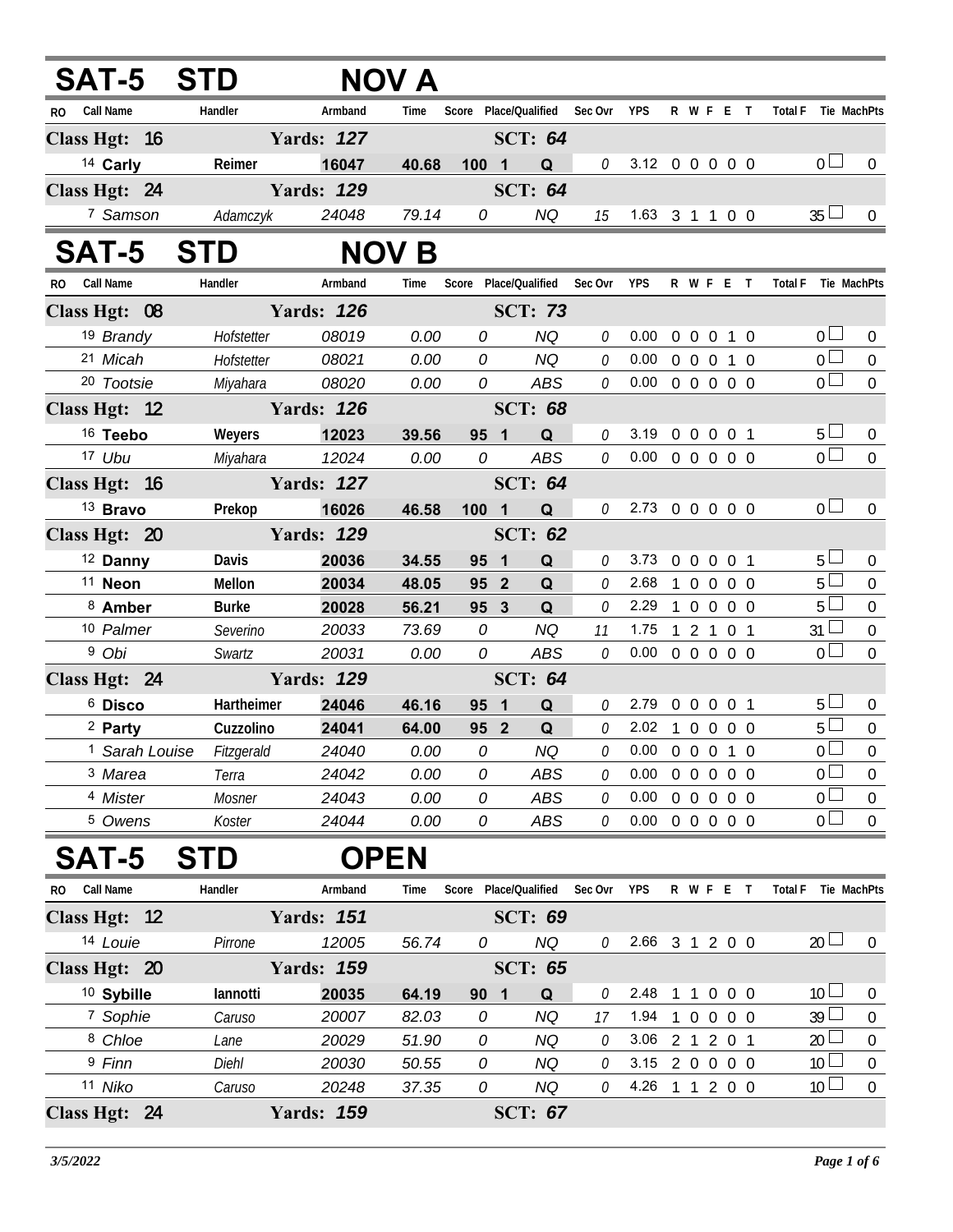|              | <sup>1</sup> Neo         | Rutkowski       | 24009             | 56.26 | 95 1                  | Q              | 0             | 2.83           |                   | 10000          | 5 <sub>1</sub>  | $\overline{0}$   |
|--------------|--------------------------|-----------------|-------------------|-------|-----------------------|----------------|---------------|----------------|-------------------|----------------|-----------------|------------------|
|              | <sup>2</sup> Dilly-Dilly | Schwartz        | 24010             | 80.64 | 0                     | <b>NQ</b>      | 13            | 1.97           |                   | 5 2 3 0 0      | 61 <sup>l</sup> | $\overline{0}$   |
|              | <sup>3</sup> Conway      | Koster          | 24011             | 0.00  | 0                     | <b>NQ</b>      | $\mathcal O$  | 0.00           |                   | 0 0 0 1 0      | 0 <sup>1</sup>  | $\mathbf 0$      |
|              | 4 Kai                    | Coldiron        | 24012             | 61.00 | 0                     | <b>NQ</b>      | 0             | 2.61           |                   | 2 2 2 0 0      | 20 <sup>2</sup> | $\overline{0}$   |
|              | <sup>5</sup> Jupiter     | Schmoyer        | 24260             | 48.38 | 0                     | <b>NQ</b>      | $\theta$      | 3.29           | $1 \t0 \t1$       | $0\quad 0$     | 5 <sup>L</sup>  | $\mathbf 0$      |
|              | 6 Tallulah               | Burke           | 24261             | 0.00  | 0                     | <b>NQ</b>      | $\theta$      | 0.00           |                   | 0 0 0 1 0      | $\overline{0}$  | $\overline{0}$   |
|              | <b>SAT-5</b>             | <b>STD</b>      | EX                |       |                       |                |               |                |                   |                |                 |                  |
| RO Call Name |                          | Handler         | Armband           | Time  | Score Place/Qualified |                | Sec Ovr       | <b>YPS</b>     |                   | R W F E T      | <b>Total F</b>  | Tie MachPts      |
|              | Class Hgt: 12            |                 | <b>Yards: 178</b> |       |                       | <b>SCT: 71</b> |               |                |                   |                |                 |                  |
|              | 110 Abbey                | <b>Morris</b>   | 12233             | 60.44 | 0                     | <b>NQ</b>      | 0             | 2.95 1 0 1 0 0 |                   |                | $5 \Box$        | $\overline{0}$   |
|              | Class Hgt: 16            |                 | <b>Yards: 185</b> |       |                       | <b>SCT: 70</b> |               |                |                   |                |                 |                  |
|              | 86 Lylah                 | Delp            | 16238             | 0.00  | 0                     | <b>NQ</b>      | 0             | 0.00           |                   | 0 0 0 1 0      | 0 <sub>1</sub>  | $\overline{0}$   |
|              | Class Hgt: 20            |                 | <b>Yards: 192</b> |       |                       | <b>SCT: 67</b> |               |                |                   |                |                 |                  |
|              | 55 Aerial                | Turner          | 20038             | 0.00  | 0                     | <b>NQ</b>      | 0             | 0.00           |                   | 0 0 0 1 0      | 0 <sub>0</sub>  | $\theta$         |
|              | 56 Joules                | Rupp-Hackett    | 20240             | 0.00  | 0                     | <b>NQ</b>      | $\theta$      | 0.00           | $0\quad 0\quad 0$ | $1\quad0$      | $\overline{0}$  | $\Omega$         |
|              | 57 Bree                  | Meunier         | 20241             | 59.74 | 0                     | <b>NQ</b>      | $\theta$      | 3.21           |                   | 2 0 0 0 0      | 10 <sup>2</sup> | $\overline{0}$   |
|              | 58 Limerick              | Bowen           | 20242             | 0.00  | 0                     | <b>NQ</b>      | $\theta$      | 0.00           | $0\quad 0\quad 0$ | 1 0            | 0 <sup>1</sup>  | $\mathbf 0$      |
|              | 59 Kaio                  | Minnella        | 20243             | 55.54 | 0                     | <b>NQ</b>      | 0             | 3.46           |                   | 2 0 0 0 0      | 10 <sup>1</sup> | $\mathbf 0$      |
|              | 60 Twitch                | Severino        | 20244             | 72.87 | 0                     | <b>NQ</b>      | 5             | 2.63           |                   | 3 2 1 0 0      | $40\Box$        | $\overline{0}$   |
|              | 61 Quest                 | Duran           | 20249             | 47.15 | 0                     | <b>NQ</b>      | 0             | 4.07           | $1 \t1 \t1$       | 0 <sub>1</sub> | $15 \Box$       | $\boldsymbol{0}$ |
|              | 62 Nugget                | <b>Stahl</b>    | 20250             | 68.57 | 0                     | <b>NQ</b>      | $\mathcal{I}$ | 2.80           | $1 \t1 \t1$       | $0\quad 0$     | 13L             | $\boldsymbol{0}$ |
|              | 63 Chase                 | Keens           | 20251             | 59.98 | 0                     | <b>NQ</b>      | $\theta$      | 3.20           |                   | 2 1 1 0 0      | 15 <sup>L</sup> | $\overline{0}$   |
|              | 64 Merry                 | Rimmer          | 20255             | 55.28 | 0                     | <b>NQ</b>      | $\mathcal O$  | 3.47 1 1 1 0 1 |                   |                | 15 <sup>L</sup> | $\overline{0}$   |
|              | Class Hgt: 24            |                 | <b>Yards: 192</b> |       |                       | <b>SCT: 71</b> |               |                |                   |                |                 |                  |
|              | 13 Denver                | Nicholson       | 24258             | 63.63 | 0                     | <b>NQ</b>      | $\theta$      | 3.02           | $1\quad1$         | 100            | 10 <sup>L</sup> | $\mathbf 0$      |
|              | 14 Peter Pan             | Megna           | 24259             | 57.67 | 0                     | <b>NQ</b>      | $\mathcal O$  | 3.33           | 2 1 1             | $0\quad 0$     | $15 \Box$       | $\overline{0}$   |
|              | 262 Mercy                | <b>Phillips</b> | 24262             | 63.71 | 0                     | <b>NQ</b>      | $\mathcal{O}$ | 3.01           |                   | 2 0 0 0 0      | 10 <sup>2</sup> | $\Omega$         |
|              | Class Hgt: 24C           |                 | <b>Yards: 192</b> |       |                       | <b>SCT: 67</b> |               |                |                   |                |                 |                  |
|              | <sup>3</sup> Freedom     | Pollard         | 24C262            | 48.05 | 0                     | NQ             | 0             | 4.00 1 0 0 0 0 |                   |                | $5 \Box$        | $\mathbf 0$      |
|              | CAT_5 CTN                |                 | MAC               |       |                       |                |               |                |                   |                |                 |                  |

## **SAT-5 STD MAS**

| RO.               | <b>Call Name</b> | Handler         | Armband | Time  | Score |       | Place/Oualified | Sec Ovr      | <b>YPS</b> | R        | W F              |          | F. |                | Total F |                 | Tie MachPts |
|-------------------|------------------|-----------------|---------|-------|-------|-------|-----------------|--------------|------------|----------|------------------|----------|----|----------------|---------|-----------------|-------------|
| <b>Class Hgt:</b> | 08               | <b>Yards:</b>   | 178     |       |       |       | <b>SCT: 76</b>  |              |            |          |                  |          |    |                |         |                 |             |
|                   | 115 Spirit       | Rotelle         | 08099   | 44.41 | 100   | - 1   | Q               | 0            | 4.01       | 0        | $\left( \right)$ | $\Omega$ |    | 0 <sub>0</sub> |         | $\cap$ $\Box$   | 31          |
|                   | 127 Bonus        | Rotelle         | 08103   | 44.77 |       | 1002  | Q               | 0            | 3.98       | $\Omega$ | $\Omega$         | $\Omega$ |    | 0 <sub>0</sub> |         | $\cap$          | 31          |
|                   | 126 Victor       | Cuzzolino       | 08106   | 52.20 |       | 1003  | Q               | 0            | 3.41       | 0        | $\Omega$         | $\Omega$ |    | 0 <sub>0</sub> |         | $\Omega$        | 23          |
|                   | $125$ Buzz       | <b>Matthews</b> | 08109   | 55.73 |       | 100 4 | Q               | 0            | 3.19       | $\Omega$ | $\Omega$         | $\Omega$ |    | 0 <sub>0</sub> |         | n L             | 20          |
|                   | 121 Bonnie       | Dare            | 08104   | 58.70 | 100   |       | Q               | 0            | 3.03       | $\Omega$ | $\Omega$         | $\Omega$ |    | 0 <sub>0</sub> |         | $\Omega$ $\Box$ | 17          |
|                   | 124 <b>Nash</b>  | Spence          | 08108   | 63.47 | 100   |       | Q               | 0            | 2.80       | 0        | $\left( \right)$ | $\Omega$ |    | 0 <sub>0</sub> |         | $\bigcap$ L     | 12          |
|                   | 114 Brazen       | Thompson        | 08107   | 73.00 | 100   |       | Q               | <sup>n</sup> | 2.44       | $\Omega$ | $\Omega$         | $\Omega$ |    | 0 <sub>0</sub> |         | $\cap$ $\Box$   | 3           |
|                   | 116 Holly        | Cressman        | 08094   | 63.00 | 0     |       | ΝQ              | 0            | 2.83       |          | 0 <sub>0</sub>   |          |    | 0 O            |         | $5+$            | $\Omega$    |
|                   | 117 Piper        | Cuzzolino       | 08095   | 54.12 |       | 0     | NQ              | 0            | 3.29       | $\Omega$ | $\Omega$         |          |    | 0 <sub>0</sub> |         | $\cap$ $\Box$   | $\Omega$    |
|                   | 119 Dart         | Rotelle         | 08097   | 42.26 |       | 0     | NQ              | 0            | 4.21       | 0        |                  | $\cup$   |    | 0 <sub>0</sub> |         | 5 <sub>1</sub>  | $\Omega$    |
|                   | 120 Jiggy        | O'Donnell       | 08100   | 49.04 |       | 0     | NQ              | 0            | 3.63       | $\Omega$ | $\Omega$         |          |    | $0\quad 0$     |         | 0 <sub>l</sub>  | $\Omega$    |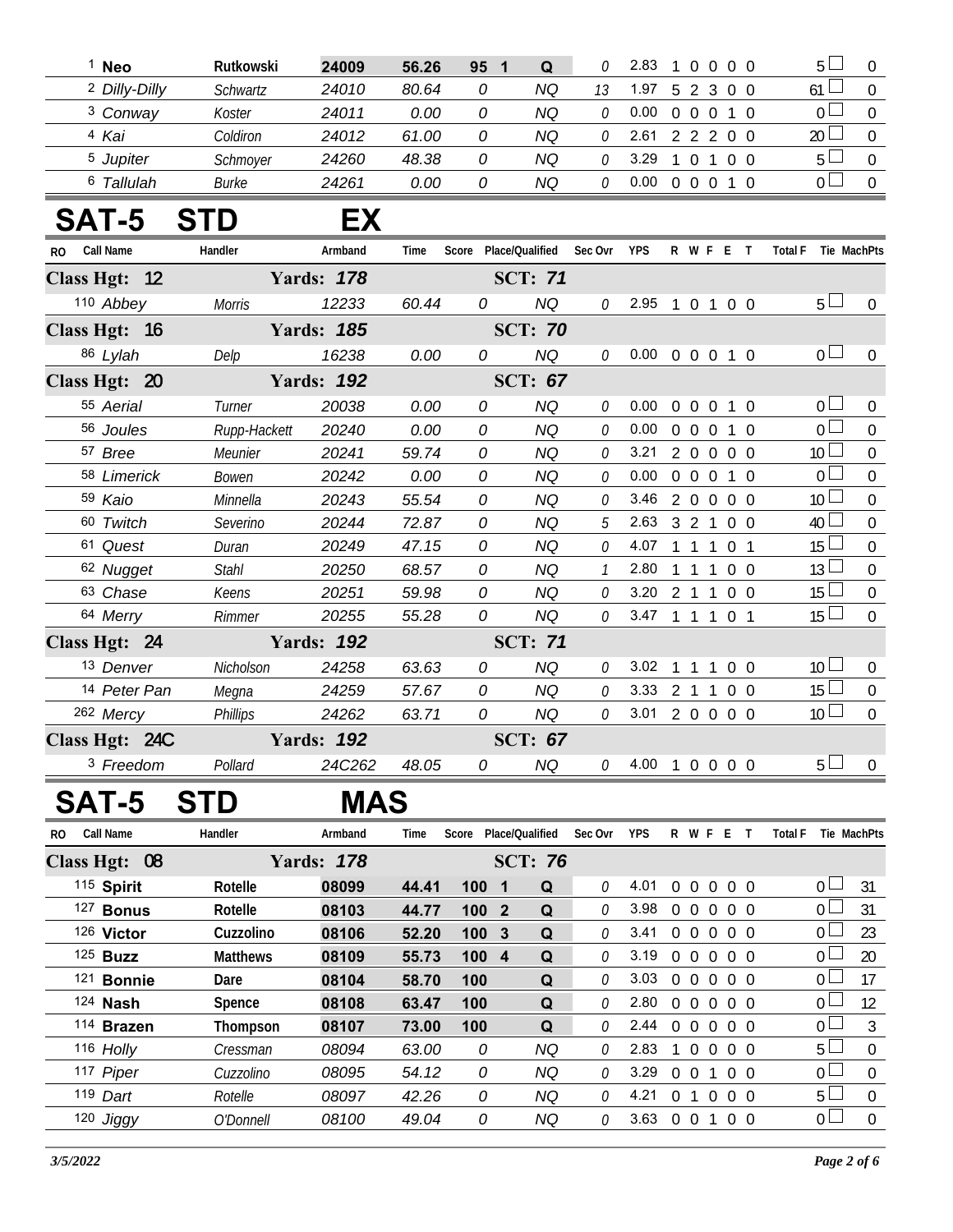| 123 Dot               | Rotelle         | 08101             | 0.00  | 0                | <b>NQ</b>           | 0             | 0.00           |                | $0\quad 0\quad 0$ |                | 1 0            | 0 <sub>0</sub>  | $\overline{0}$   |
|-----------------------|-----------------|-------------------|-------|------------------|---------------------|---------------|----------------|----------------|-------------------|----------------|----------------|-----------------|------------------|
| 118 Scout             | Miyahara        | 08098             | 0.00  | 0                | <b>ABS</b>          | 0             | 0.00           |                | $0\quad 0\quad 0$ |                | $0\quad 0$     | $\overline{0}$  | $\boldsymbol{0}$ |
| 122 Tyler             | Zipperer        | 08105             | 0.00  | 0                | <b>ABS</b>          | 0             | 0.00           |                |                   | 0 0 0 0 0      |                | 0 <sub>0</sub>  | $\boldsymbol{0}$ |
| Class Hgt: 12         |                 | <b>Yards: 178</b> |       |                  | <b>SCT: 71</b>      |               |                |                |                   |                |                |                 |                  |
| 96 Dodge              | Rotelle         | 12112             | 39.52 | 100              | $\blacksquare$<br>Q | 0             | 4.50           |                |                   | 0 0 0 0 0      |                | 0 <sub>0</sub>  | 31               |
| 108 Squid             | <b>Dreese</b>   | 12232             | 40.83 | 100              | $\overline{2}$<br>Q | 0             | 4.36           |                | $0\quad 0$        | $\overline{0}$ | $0\quad 0$     | 0 L             | 30               |
| 104 Ditto             | Prekop          | 12125             | 42.79 | 100              | 3<br>Q              | $\Omega$      | 4.16           |                | $0\quad 0\quad 0$ |                | $0\quad 0$     | 0 <sub>0</sub>  | 28               |
| 111 Dutch             | Rotelle         | 12235             | 46.92 | 100 4            | Q                   | 0             | 3.79           |                | $0\quad 0\quad 0$ |                | $0\quad 0$     | 0 <sup>L</sup>  | 24               |
| 100 Blu               | Dereka          | 12117             | 48.83 | 100              | Q                   | $\Omega$      | 3.65           |                | $0\quad 0$        | $\overline{0}$ | $0\quad 0$     | 0 <sup>L</sup>  | 22               |
| 99 Bowen              | Morgan          | 12114             | 51.42 | 100              | Q                   | 0             | 3.46           |                |                   | 00000          |                | 0 <sup>L</sup>  | 19               |
| 97 Gunner             | Lang            | 12113             | 52.53 | 100              | Q                   | $\Omega$      | 3.39           |                | $0\quad 0$        | $\overline{0}$ | $0\quad 0$     | $0\perp$        | 18               |
| 98 Spice              | <b>Esherick</b> | 12116             | 53.02 | 100              | Q                   | 0             | 3.36           |                | $0\quad 0$        | $\overline{0}$ | $0\quad 0$     | 0 <sub>0</sub>  | 17               |
| 103 Roger             | Fitzgerald      | 12124             | 53.56 | 100              | Q                   | $\Omega$      | 3.32           |                | $0\quad 0$        | $\overline{0}$ | $0\quad 0$     | 0 <sub>0</sub>  | 17               |
| 107 Gromit            | Esherick        | 12129             | 64.83 | 100              | Q                   | 0             | 2.75           |                | $0\quad 0$        | $\overline{0}$ | $0\quad 0$     | 0 <sub>0</sub>  | $\boldsymbol{6}$ |
| 95 Hope               | Coe             | 12111             | 60.78 | 0                | <b>NQ</b>           | $\Omega$      | 2.93           | 1              | $\boldsymbol{0}$  | $\overline{0}$ | $0\quad 0$     | 5 <sub>1</sub>  | $\boldsymbol{0}$ |
| 101 Ruckus            | Summersgill     | 12120             | 0.00  | 0                | NQ                  | 0             | 0.00           |                | 0 <sub>0</sub>    | $\overline{0}$ | $1\quad$ 0     | 0 <sup>L</sup>  | $\mathbf 0$      |
| 102 Shameless         | Johnson         | 12121             | 43.08 | 0                | <b>NQ</b>           | $\Omega$      | 4.13           | $0\quad 0$     |                   | 1              | $0\quad 0$     | 0 <sub>0</sub>  | $\boldsymbol{0}$ |
| $105$ Joy             | Stoddard        | 12126             | 41.81 | 0                | NQ                  | 0             | 4.26           |                | $0\quad 0$        | $\mathbf{1}$   | 0 <sub>0</sub> | 0               | $\mathbf 0$      |
| 106 Brandy            | <b>Morris</b>   | 12127             | 0.00  | 0                | <b>NQ</b>           | $\Omega$      | 0.00           |                | $0\quad 0\quad 0$ |                | $1\quad0$      | 0 <sub>0</sub>  | $\boldsymbol{0}$ |
| 109 Gotcha!           | Matthews        | 12234             | 0.00  | 0                | <b>NQ</b>           | 0             | 0.00           |                |                   | 0 0 0 1 0      |                | 0 <sub>0</sub>  | $\mathbf{0}$     |
| Class Hgt: 16         |                 | <b>Yards: 185</b> |       |                  | <b>SCT: 70</b>      |               |                |                |                   |                |                |                 |                  |
| 84 Mysti              | Turner          | 16148             | 38.60 | 100 1            | Q                   | 0             | 4.79           | $\Omega$       | $\mathbf 0$       | $\overline{0}$ | $0\quad 0$     | 0 L             | 31               |
| 74 Rhys               | Midura          | 16133             | 39.55 | 100              | Q<br>$\mathbf{2}$   | 0             | 4.68           |                | $0\quad 0\quad 0$ |                | $0\quad 0$     | 0 <sub>0</sub>  | 30               |
| 82 Rigby              | Suttner         | 16145             | 44.14 | 100              | Q<br>$\mathbf{3}$   | 0             | 4.19           | $\overline{0}$ | $\mathbf 0$       | $\overline{0}$ | $0\quad 0$     | 0 <sup>L</sup>  | 25               |
| 72 Isabel             | Sutch           | 16130             | 69.34 | 0                | <b>NQ</b>           | 0             | 2.67           |                | $\overline{0}$    | $\mathbf{0}$   | 0 <sub>0</sub> | 5 <sup>1</sup>  | $\mathbf 0$      |
| 73 SnapShot           |                 |                   |       |                  |                     |               |                |                |                   |                |                |                 |                  |
|                       | Johnson         | 16132             | 71.79 | 0                | <b>NQ</b>           | $\mathcal{I}$ | 2.58           | 1              | $2\quad 0$        |                | $0\quad 0$     | 18 <sup>1</sup> | $\mathbf 0$      |
| 75 Silk               | Esherick        | 16135             | 0.00  | 0                | <b>NQ</b>           | 0             | 0.00           |                | $0\quad 0\quad 0$ |                | $1\quad$ 0     | 0 <sup>1</sup>  | $\overline{0}$   |
| 76 Figment            | Vargas          | 16136             | 56.97 | 0                | <b>NQ</b>           | 0             | 3.25           |                | 200               |                | $0\quad 0$     | 10 <sup>1</sup> | $\mathbf 0$      |
| 77 Pennie             | Kandle          | 16140             | 54.58 | 0                | <b>NQ</b>           | 0             | 3.39           |                |                   | 02000          |                | 10 <sup>°</sup> | $\mathbf 0$      |
| 78 Kip                | Fronheiser      | 16142             | 59.61 | 0                | <b>NQ</b>           | 0             | 3.10 0 1 1 0 0 |                |                   |                |                | 5 <sub>1</sub>  | $\boldsymbol{0}$ |
| 79 Tucker             | Powell          | 16143             | 61.82 | 0                | NQ.                 |               | 2.99           |                |                   | 2 1 1 0 0      |                | 15 <sup>1</sup> | 0                |
| 81 Calliope           | McGowan         | 16144             | 56.42 | 0                | <b>NQ</b>           | 0             | 3.28 1 0 0 0 0 |                |                   |                |                | 5 <sup>1</sup>  | $\overline{0}$   |
| 83 E.V.               | Gichner         | 16146             | 49.12 | 0                | NQ                  | 0             | 3.77 0 2 1 0 0 |                |                   |                |                | 10 <sup>1</sup> | 0                |
| 85 /ve                | <b>Buchma</b>   | 16153             | 71.57 | 0                | <b>NQ</b>           | $\mathcal{I}$ | 2.58 2 2 0 0 0 |                |                   |                |                | 23 <sup>1</sup> | $\overline{0}$   |
| Class Hgt: 20         |                 | <b>Yards: 192</b> |       |                  | <b>SCT: 67</b>      |               |                |                |                   |                |                |                 |                  |
| 42 Cinder             | Mellon          | 20188             | 0.00  | 0                | AIS                 | 0             | 0.00           |                |                   | 0 0 0 0 0      |                | 0 <sub>0</sub>  | $\overline{0}$   |
| <sup>24</sup> Finnick | Heck            | 20165             | 35.57 | 100 1            | $\mathbf Q$         | 0             | 5.40 0 0 0 0 0 |                |                   |                |                | 0 <sub>0</sub>  | 31               |
| 32 Tiki               | Ely             | 20173             | 40.89 | 100 2            | Q                   | <sup>n</sup>  | 4.70 0 0 0 0 0 |                |                   |                |                | $0-$            | 26               |
| 44 Gracie             | Cardamone       | 20192             | 41.94 | 100 <sub>3</sub> | Q                   | 0             | 4.58 0 0 0 0 0 |                |                   |                |                | 0 <sup>L</sup>  | 25               |
| 30 Blake              | Murdock         | 20171             | 43.29 | $100$ 4          | Q                   | 0             | 4.44           |                |                   | 0 0 0 0 0      |                | 0 L             | 23               |
| 39 Emma               | Gechter         | 20183             | 43.75 | 100              | Q                   | 0             | 4.39           |                |                   | 0 0 0 0 0      |                | 0 <sup>L</sup>  | 23               |
| 46 Sligo              | Johnston        | 20194             | 45.08 | 100              | Q                   | 0             | 4.26           |                |                   | 0 0 0 0 0      |                | 0 <sub>0</sub>  | 21               |
| 38 Kipper             | Carson          | 20182             | 47.91 | 100              | Q                   | $\Omega$      | 4.01 0 0 0 0 0 |                |                   |                |                | 0 <sup>1</sup>  | 19               |
| <sup>25</sup> Lucy    | <b>Phillips</b> | 20166             | 48.33 | 100              | Q                   | 0             | 3.97 0 0 0 0 0 |                |                   |                |                | 0 <sub>0</sub>  | 18               |
| <sup>20</sup> O'Neill | Keeshen         | 20158             | 48.77 | 100              | Q                   | $\Omega$      | 3.94 0 0 0 0 0 |                |                   |                |                | 0 L             | 18               |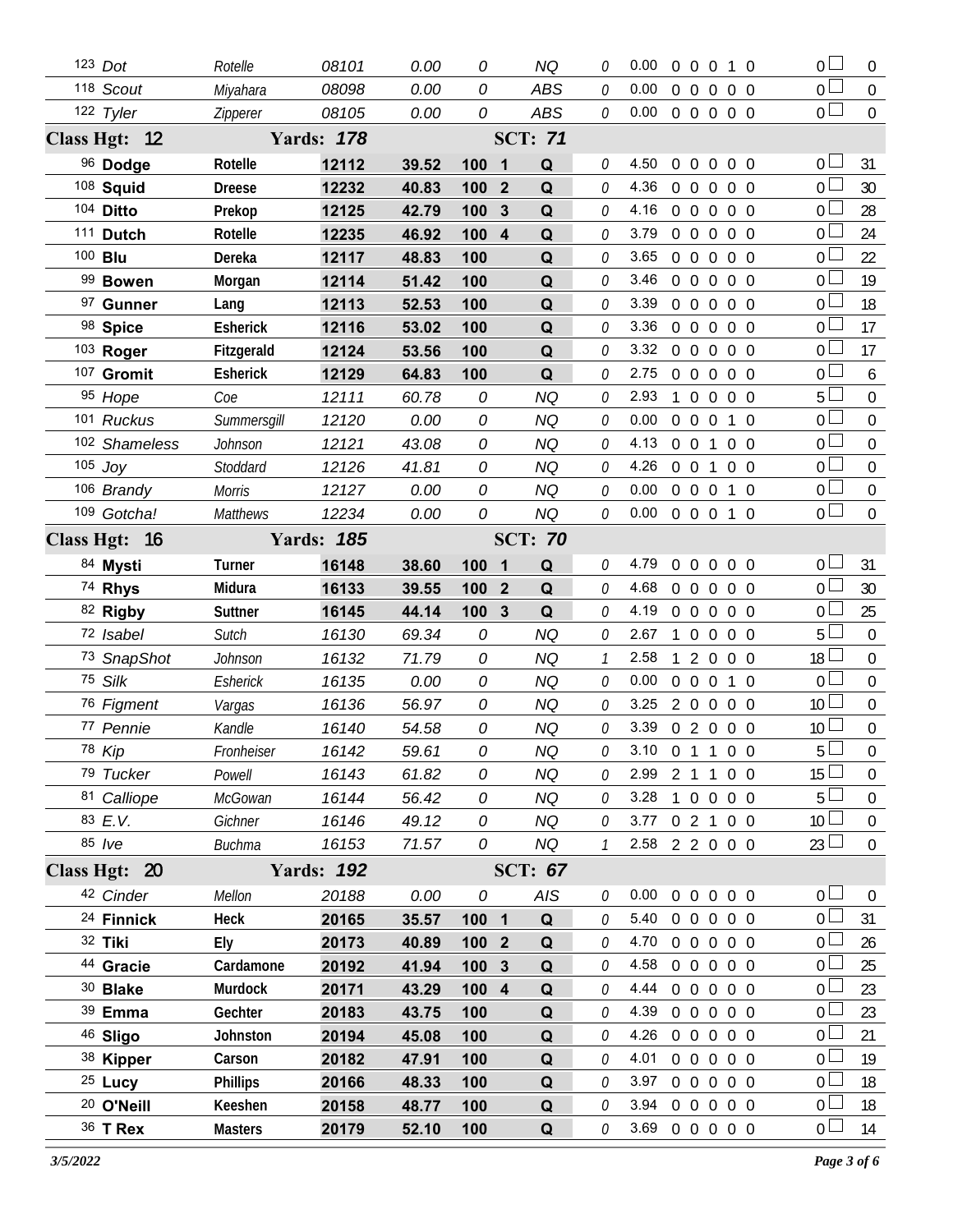|     | 43 Declan                  | Minnella       | 20190             | 54.01 | 100                            | Q              | 0            | 3.55                   | $\overline{0}$ | $\Omega$       |                | $0\quad 0\quad 0$              | 0 L                 | 12               |
|-----|----------------------------|----------------|-------------------|-------|--------------------------------|----------------|--------------|------------------------|----------------|----------------|----------------|--------------------------------|---------------------|------------------|
|     | <sup>23</sup> Josie        | Kline          | 20164             | 56.26 | 100                            | Q              | 0            | 3.41                   | $\overline{0}$ | $\overline{0}$ | $\overline{0}$ | $0\quad 0$                     | 0 <sup>L</sup>      | 10               |
|     | 19 Cooper                  | Mellon         | 20157             | 57.22 | 0                              | <b>NQ</b>      | 0            | 3.36                   | 0 <sub>1</sub> |                | $\overline{0}$ | $0\quad 0$                     | 5 <sup>1</sup>      | 0                |
|     | 21 Ruger                   | <b>Barnes</b>  | 20160             | 67.94 | 0                              | <b>NQ</b>      | 0            | 2.83                   |                | -1             | $\mathbf{1}$   | $0\quad 0$                     | 10 <sup>1</sup>     | $\overline{0}$   |
|     | 22 Mac                     | Budzynski      | 20163             | 0.00  | 0                              | NQ             | 0            | 0.00                   | $\overline{0}$ | $\Omega$       | $\overline{0}$ | $1\quad0$                      | 0 <sub>0</sub>      | $\Omega$         |
|     | <sup>26</sup> Clooney      | Johnston       | 20167             | 46.55 | 0                              | <b>NQ</b>      | 0            | 4.12                   | $\overline{0}$ | $\overline{1}$ | $\mathbf{1}$   | 0 <sub>0</sub>                 | 5 <sub>1</sub>      | $\mathbf 0$      |
|     | 27 Dare                    | Salerno        | 20168             | 84.28 | 0                              | <b>NQ</b>      | 17           | 2.28                   |                | 2 <sub>1</sub> | $\mathbf{1}$   | 0 <sub>0</sub>                 | 66 <sup>1</sup>     | 0                |
|     | 29 Emily                   | McGuigan       | 20170             | 0.00  | 0                              | <b>NQ</b>      | 0            | 0.00                   | $\mathbf 0$    | $\overline{0}$ | $\overline{0}$ | $\overline{0}$<br>1            | 0 <sup>1</sup>      | $\mathbf 0$      |
|     | 31 Shelby                  | Ayers          | 20172             | 53.56 | 0                              | <b>NQ</b>      | 0            | 3.58                   | 0 <sub>1</sub> |                |                | $0\quad 0\quad 0$              | $5\Box$             | $\overline{0}$   |
|     | 33 Champ                   | Marden         | 20174             | 0.00  | 0                              | NQ             | 0            | 0.00                   | $\overline{0}$ | $\overline{0}$ | $\overline{0}$ | $\mathbf{1}$<br>$\Omega$       | $\overline{0}$      | $\mathbf 0$      |
|     | 34 Jersey                  | Cardamone      | 20176             | 0.00  | 0                              | <b>NQ</b>      | 0            | 0.00                   | $\overline{0}$ | $\overline{0}$ | $\overline{0}$ | $\theta$<br>1                  | 0 <sub>1</sub>      | $\mathbf 0$      |
|     | 35 Tessa                   | Turner         | 20177             | 47.32 | 0                              | NQ             | 0            | 4.06                   |                | $\overline{0}$ |                | $0\quad 0\quad 0$              | 5 <sub>1</sub>      | $\mathbf 0$      |
|     | 40 Lollipop                | Habich         | 20184             | 74.64 | 0                              | <b>NQ</b>      | 7            | 2.57                   |                | $\mathbf{0}$   | $\overline{0}$ | $0\quad 0$                     | 26 <sup>L</sup>     | 0                |
|     | 41 Chevy                   | Calabrese      | 20185             | 70.88 | 0                              | <b>NQ</b>      | 3            | 2.71                   | 1              | $2\quad 0$     |                | $0\quad 0$                     | $24$ $-$            | $\mathbf 0$      |
|     | 45 Sanchi                  | Davis          | 20193             | 42.43 | 0                              | NQ             | 0            | 4.53                   |                | 2 <sub>1</sub> | $\mathbf{1}$   | 0 <sub>0</sub>                 | 15 <sup>L</sup>     | 0                |
|     | 47 Keelie                  | Davis          | 20195             | 40.42 | 0                              | NQ             | 0            | 4.75                   | $\overline{0}$ | $\overline{0}$ |                | $2 \t0 \t1$                    | 5 <sub>1</sub>      | $\mathbf 0$      |
|     | 48 Captain                 | Neely          | 20198             | 0.00  | 0                              | <b>NQ</b>      | 0            | 0.00                   | $\overline{0}$ | $\overline{0}$ | $\overline{0}$ | $\mathbf{1}$<br>$\overline{0}$ | 0 <sub>0</sub>      | $\overline{0}$   |
|     | 49 Edge                    | Fillips        | 20200             | 50.30 | 0                              | <b>NQ</b>      | 0            | 3.82                   | 2 2            |                | $\overline{1}$ | $0\quad 0$                     | 20 <sup>2</sup>     | $\mathbf 0$      |
|     | 50 Sam                     | MacLeod        | 20201             | 63.12 | 0                              | ΝQ             | 0            | 3.04                   | 1              | 2              | $\mathbf{1}$   | 0 <sub>0</sub>                 | 15L                 | 0                |
|     | 51 Hops                    | Mellon         | 20202             | 50.30 | 0                              | ΝQ             | 0            | $3.82 \quad 0 \quad 1$ |                |                | $\overline{0}$ | $0\quad 0$                     | 5 <sub>1</sub>      | $\overline{0}$   |
|     | 52 Flirt                   | <b>Nally</b>   | 20203             | 74.11 | 0                              | NQ             | 7            | 2.59                   | $\mathbf{1}$   | $\overline{1}$ |                | $0 \t0 \t1$                    | 36 L                | $\Omega$         |
|     | 17 Dozer                   | Thompson       | 20204             | 52.86 | 0                              | <b>NQ</b>      | 0            | 3.63                   |                | 2 <sub>1</sub> |                | $0\quad 0\quad 0$              | 15 <sup>L</sup>     | $\mathbf 0$      |
|     | 53 Indiana Bones           | Rooney         | 20245             | 0.00  | 0                              | <b>NQ</b>      | 0            | 0.00                   |                | $0\quad 0$     | $\overline{0}$ | 1 0                            | 0 <sub>1</sub>      | 0                |
|     | 18 Bowie                   | Danielsen      | 20155             | 0.00  | 0                              | ABS            | 0            | 0.00                   | $\overline{0}$ | $\overline{0}$ | $\overline{0}$ | $0\quad 0$                     | $\overline{0}$      | $\mathbf 0$      |
|     | 28 Chick                   | Mosner         | 20169             | 0.00  | 0                              | ABS            | 0            | 0.00                   | $\overline{0}$ | $\overline{0}$ | $\overline{0}$ | $0\quad 0$                     | $\overline{0}$      | $\mathbf 0$      |
|     | 37 Torin                   | <b>Schmitt</b> | 20181             | 0.00  | 0                              | <b>ABS</b>     | 0            | 0.00                   | $\overline{0}$ | $\mathbf 0$    | $\overline{0}$ | $0\quad 0$                     | $\overline{0}$      | $\boldsymbol{0}$ |
|     | 54 Lacey                   | Quaglietta     | 20247             | 0.00  | 0                              | <b>ABS</b>     | 0            | 0.00                   |                |                |                | 0 0 0 0 0                      | $\overline{0}$      | $\overline{0}$   |
|     | Class Hgt: 24              |                | <b>Yards: 192</b> |       |                                | <b>SCT: 71</b> |              |                        |                |                |                |                                |                     |                  |
|     | <sup>9</sup> Tempo         | Suter          | 24213             | 44.46 | 100<br>$\overline{\mathbf{1}}$ | Q              | $\theta$     | 4.32 0 0 0 0 0         |                |                |                |                                | 0 <sub>0</sub>      | 26               |
|     | 16 Cash                    | Macaulay       | 24257             | 45.28 | 100 2                          | Q              | 0            | 4.24 0 0 0 0 0         |                |                |                |                                | $\overline{0}$      | 25               |
|     | <sup>15</sup> Dublin       | McIlhenny      | 24215             | 56.24 | 100 3                          | Q              | 0            | 3.41 0 0 0 0 0         |                |                |                |                                | 0 <sup>1</sup>      | 14               |
|     | <sup>5</sup> Declan        | Solakian       | 24206             | 0.00  | 0                              | NQ             | 0            | 0.00                   |                |                |                | 0 0 0 1 0                      | 0 <sub>0</sub>      | 0                |
|     | <sup>6</sup> Lobo          | Davis          | 24208             | 45.86 | 0                              | NQ             | $\Omega$     | 4.19 0 2 0 0 0         |                |                |                |                                | 10 <sup>L</sup>     | $\boldsymbol{0}$ |
|     | 4 Doc                      | McIlhenny      | 24209             | 48.91 | 0                              | <b>NQ</b>      | 0            | 3.93                   |                |                |                | 1 2 1 0 0                      | 15 <sup>L</sup>     | 0                |
|     | 7 InkaBlu                  | Rutkowski      | 24210             | 72.02 | 0                              | <b>NQ</b>      | $\mathcal I$ | 2.67                   |                |                |                | 3 2 2 0 0                      | $28 \Box$           | $\boldsymbol{0}$ |
|     | 8 Trudy                    | Carberry       | 24211             | 52.19 | 0                              | <b>NQ</b>      | 0            | 3.68                   |                |                |                | 1 0 1 0 0                      | $5+$                | 0                |
|     | $10$ Roxy                  | Knecht         | 24216             | 40.50 | 0                              | NQ             | 0            | 4.74 0 0 1 0 0         |                |                |                |                                | 0 <sub>0</sub>      | $\boldsymbol{0}$ |
|     | 11 Gibbs                   | Jersey         | 24217             | 0.00  | 0                              | NQ             | 0            | 0.00                   |                |                |                | 0 0 0 1 0                      | 0 <sub>0</sub>      | $\boldsymbol{0}$ |
|     | 12 Tsavo                   | <b>Odgers</b>  | 24218             | 69.54 | 0                              | <b>NQ</b>      | 0            | 2.76 0 2 0 0 0         |                |                |                |                                | 10 <sup>2</sup>     | $\mathbf 0$      |
|     | Class Hgt: 24C             |                | <b>Yards: 192</b> |       |                                | <b>SCT: 67</b> |              |                        |                |                |                |                                |                     |                  |
|     | <sup>1</sup> Believe       | Rainer         | 24C219            | 0.00  | 0                              | <b>NQ</b>      | 0            | 0.00                   |                |                |                | 0 0 0 1 0                      | 0 <sub>1</sub>      | $\overline{0}$   |
|     | 2 Titan                    | Keens          | 24C220            | 42.64 | 0                              | <b>NQ</b>      | 0            | 4.50 0 1 0 0 0         |                |                |                |                                | 5 <sup>1</sup>      | $\mathbf 0$      |
|     | <b>SAT-5</b><br><b>STD</b> |                | <b>NOV P</b>      |       |                                |                |              |                        |                |                |                |                                |                     |                  |
| RO. | Call Name                  | Handler        | Armband           | Time  | Score Place/Qualified          |                | Sec Ovr      | YPS                    |                |                |                | R W F E T                      | Total F Tie MachPts |                  |
|     | Class Hgt: 12              |                | <b>Yards: 127</b> |       |                                | <b>SCT: 69</b> |              |                        |                |                |                |                                |                     |                  |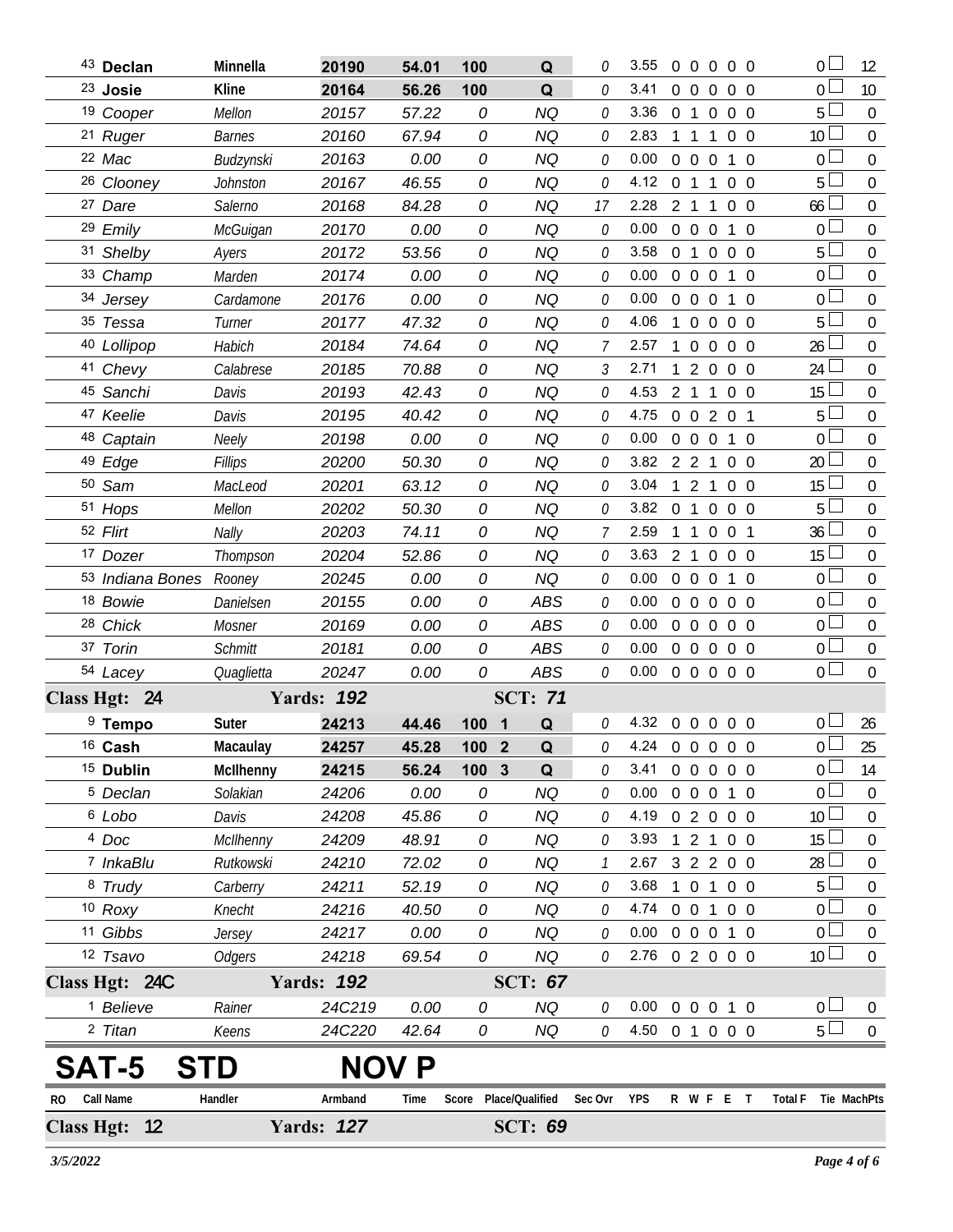| <sup>18</sup> Ripley               | Powell               | 12014             | 39.90          | 95 1   | Q                      | 0            | 3.18 0 0 0 0 1             |                        |            | 5 <sub>1</sub>                       | $\overline{0}$        |
|------------------------------------|----------------------|-------------------|----------------|--------|------------------------|--------------|----------------------------|------------------------|------------|--------------------------------------|-----------------------|
| Class Hgt: 16                      |                      | <b>Yards: 129</b> |                |        | <b>SCT: 67</b>         |              |                            |                        |            |                                      |                       |
| 15 Toby                            | Gibison              | 16016             | 0.00           | 0      | ABS                    | $\mathcal O$ | $0.00 \t0 \t0 \t0 \t0 \t0$ |                        |            | 0 <sub>0</sub>                       | $\overline{0}$        |
| <b>SAT-5</b>                       | <b>STD</b>           |                   | <b>OPENP</b>   |        |                        |              |                            |                        |            |                                      |                       |
| <b>Call Name</b><br>RO.            | Handler              | Armband           | Time           |        | Score Place/Qualified  | Sec Ovr      | <b>YPS</b>                 | R W F E T              |            | <b>Total F</b>                       | Tie MachPts           |
| Class Hgt: 16                      |                      | <b>Yards: 159</b> |                |        | <b>SCT: 70</b>         |              |                            |                        |            |                                      |                       |
| <sup>12</sup> Lexie                | Sankus               | 16004             | 59.98          | 100 1  | Q                      | 0            | 2.65                       | 0 0 0 0 0              |            | 0 <sub>0</sub>                       | $\theta$              |
| 13 Quest                           | Niehoff              | 16227             | 0.00           | 0      | NQ                     | 0            | 0.00                       | 0 0 0 1 0              |            | 0 <sup>2</sup>                       | $\overline{0}$        |
| <b>SAT-5</b>                       | <b>STD</b>           | EX P              |                |        |                        |              |                            |                        |            |                                      |                       |
| RO Call Name                       | Handler              | Armband           | Time           |        | Score Place/Qualified  | Sec Ovr      | YPS                        | R W F E T              |            | Total F Tie MachPts                  |                       |
| Class Hgt: 08                      |                      | <b>Yards: 178</b> |                |        | <b>SCT: 76</b>         |              |                            |                        |            |                                      |                       |
| 134 Elliot                         | Cressman             | 08222             | 63.19          | 0      | NQ                     | 0            | 2.82 1 1 0 0 0             |                        |            | 10 <sup>1</sup>                      | $\overline{0}$        |
| Class Hgt: 16                      |                      | <b>Yards: 192</b> |                |        | <b>SCT: 72</b>         |              |                            |                        |            |                                      |                       |
| 94 Mia                             | Kline                | 16228             | 0.00           | 0      | ABS                    | 0            | $0.00 \t0 \t0 \t0 \t0 \t0$ |                        |            | 0 <sub>0</sub>                       | $\overline{0}$        |
| Class Hgt: 20                      |                      | <b>Yards: 192</b> |                |        | <b>SCT: 76</b>         |              |                            |                        |            |                                      |                       |
| 70 Oshie                           | Mangels              | 20231             | 66.67          | 0      | NQ                     | 0            | 2.88 1 0 1 0 0             |                        |            | 5 <sub>1</sub>                       | $\overline{0}$        |
| <b>SAT-5</b>                       | <b>STD</b>           |                   | <b>MAS P</b>   |        |                        |              |                            |                        |            |                                      |                       |
| <b>Call Name</b><br>R <sub>O</sub> | Handler              | Armband           | Time           |        | Score Place/Qualified  | Sec Ovr      | YPS                        | R W F E T              |            | Total F Tie MachPts                  |                       |
| Class Hgt: 04                      |                      | <b>Yards: 178</b> |                |        | <b>SCT: 81</b>         |              |                            |                        |            |                                      |                       |
| 135 Zee                            | Moyer                | 04049             | 67.48          | 100 1  | Q                      | 0            | 2.64                       | 0 0 0 0 0              |            | $0\Box$                              | 13                    |
| 136 Kid                            | Powers               | 04051             | 0.00           | 0      | <b>NQ</b>              | 0            | 0.00                       | 0 0 0 1 0              |            | $\overline{0}$                       | $\mathbf 0$           |
| 137 Zoom                           | Rotelle              | 04052             | 0.00           | 0      | <b>NQ</b>              | 0            | 0.00                       | 0 0 0 1 0              |            | $\overline{0}$                       | $\pmb{0}$             |
| 138 Carly Rae                      | Shepter-Garges 04053 |                   | 69.36          | 0      | <b>NQ</b>              | 0            | 2.57 1 1 0 0 0             |                        |            | 10 <sup>L</sup>                      | $\mathbf 0$           |
| Class Hgt: 08                      |                      | <b>Yards: 178</b> |                |        | <b>SCT: 76</b>         |              |                            |                        |            |                                      |                       |
| 131 Milo                           | Fleming              | 08065             | 53.05          | 100 1  | Q                      | 0            | 3.36 0 0 0 0 0             |                        |            | 0 <sup>1</sup><br>$5\overline{\Box}$ | 22                    |
| 128 Sully<br>129 Becca             | MacLeod              | 08054             | 54.86          | 0      | <b>NQ</b>              | $\mathcal O$ | 3.24 0 1 0 0 0             |                        |            |                                      | $\overline{0}$        |
| 130 Jeter                          | Dennis<br>Logan      | 08058<br>08064    | 65.72<br>47.44 | 0<br>0 | <b>NQ</b><br><b>NQ</b> | 0<br>0       | 2.71<br>3.75               | 2 2 2 0 0<br>1 1 1 0 0 |            | 20<br>10 <sup>L</sup>                | 0<br>$\boldsymbol{0}$ |
| 132 Haley                          | <b>Barnes</b>        | 08067             | 57.38          | 0      | <b>NQ</b>              | 0            | 3.10                       | 100                    | $0\quad 0$ | 5 <sup>1</sup>                       | $\boldsymbol{0}$      |
| 133 Moxie!                         | Wagner               | 08221             | 0.00           | 0      | ABS                    | $\mathcal O$ | $0.00 \t0 \t0 \t0 \t0 \t0$ |                        |            | 0 <sub>0</sub>                       | $\boldsymbol{0}$      |
| Class Hgt: 12                      |                      | <b>Yards: 185</b> |                |        | <b>SCT: 75</b>         |              |                            |                        |            |                                      |                       |
| 113 Mica                           | <b>Brown</b>         | 12071             | 87.27          | 0      | NQ                     | 12           | 2.12 1 1 0 0 0             |                        |            | 46 <sup>1</sup>                      | $\bf{0}$              |
| $112$ Joey                         | Albrizio             | 12069             | 0.00           | 0      | ABS                    | $\mathcal O$ | $0.00 \t0 \t0 \t0 \t0 \t0$ |                        |            | $\overline{0}$ $\Box$                | $\boldsymbol{0}$      |
| Class Hgt: 16                      |                      | <b>Yards: 192</b> |                |        | <b>SCT: 72</b>         |              |                            |                        |            |                                      |                       |
| 71 Fiasco                          | Thompson             | 16080             | 49.75          | 100 1  | Q                      | 0            | 3.86                       | 0 0 0 0 0              |            | 0 l                                  | 22                    |
| 89 Maven                           | Rhyshek              | 16075             | 50.23          | 100 2  | Q                      | 0            | 3.82                       | 0 0 0 0 0              |            | 0 <sub>0</sub>                       | 21                    |
| 80 Pizzazz                         | Thompson             | 16081             | 62.20          | 100 3  | Q                      | 0            | 3.09                       | 0 0 0 0 0              |            | 0 <sup>1</sup>                       | 9                     |
| 88 Greta                           | Smith                | 16074             | 61.97          | 0      | NQ                     | 0            | 3.10                       | 1 0 0 0 0              |            | $5+$                                 | $\mathbf 0$           |
| 90 Prize                           | Fillips              | 16078             | 51.84          | 0      | <b>NQ</b>              | 0            | 3.70                       | 1 0 0 0 0              |            | 5 <sup>1</sup>                       | 0                     |
| 91 Mingo                           | Spence               | 16079             | 68.47          | 0      | NQ                     | 0            | 2.80                       | 1 0 0 0 0              |            | 5 <sup>L</sup>                       | $\boldsymbol{0}$      |
| 92 Blitz                           | Aldrich              | 16083             | 56.82          | 0      | NQ                     | 0            | 3.38                       | 1 0 1 0 0              |            | 5 <sup>1</sup>                       | $\boldsymbol{0}$      |
| 87 Freddy                          | Lackey               | 16086             | 64.05          | 0      | NQ                     | 0            | 3.00 0 1 1 0 0             |                        |            | 5 <sup>1</sup>                       | $\boldsymbol{0}$      |